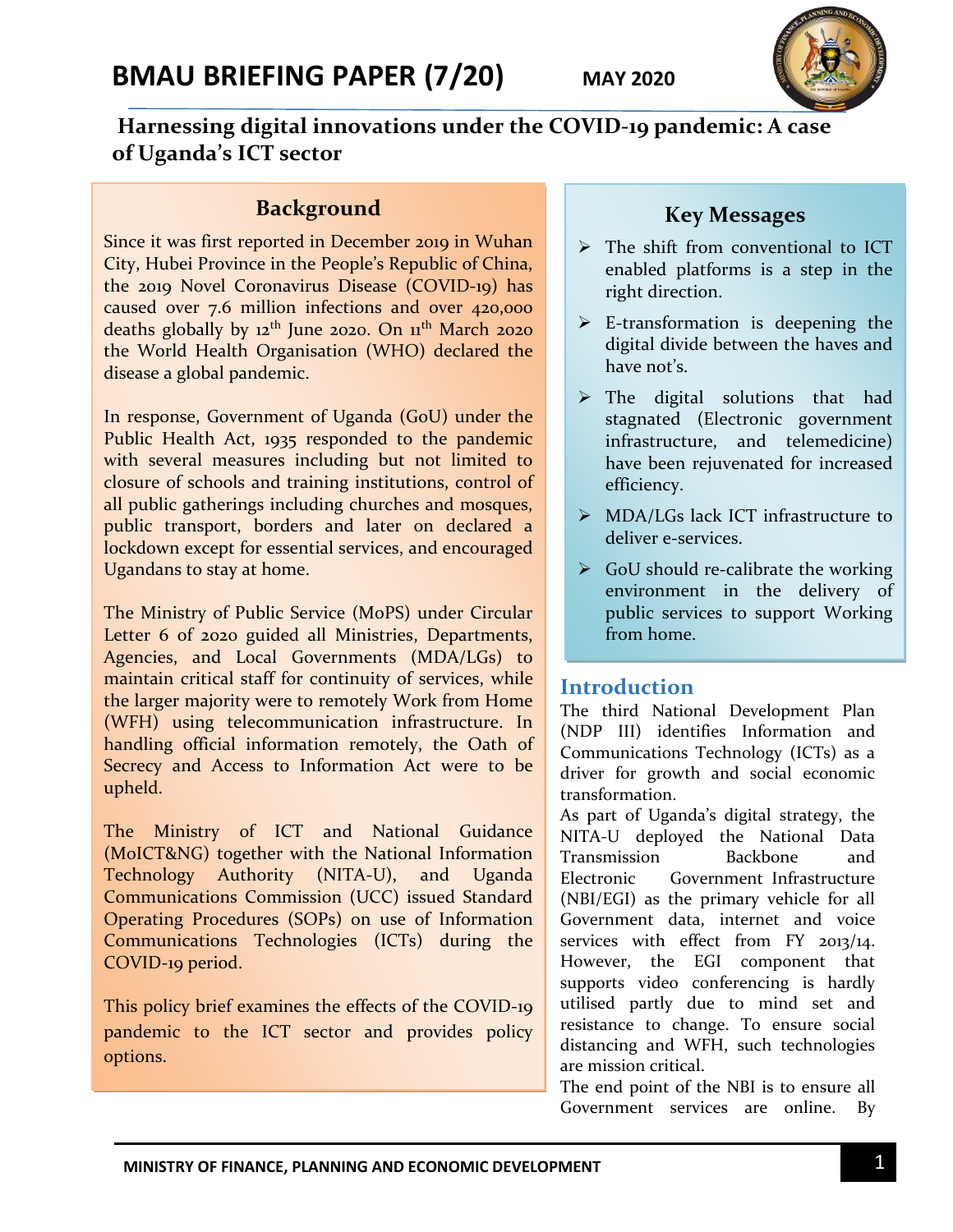# **BMAU BRIEFING PAPER (7/20) MAY 2020**

December 2019, 480 MDAs/LGs were connected to the NBI, 284 locations were provided with free wireless internet (MyUg) in Kampala and Wakiso districts, and over 60 government services were online. For example; the One Stop Center for investors under the Uganda Investment Authority, Voters Register under the Electoral Commission, E-Visa, E-Tax, E-Single Window under the Ministry of Internal Affairs, Wealth Declaration under the Inspectorate of Government, Programme Budgeting System (PBS), and Integrated Financial Management System (IFMS) under the Ministry of Finance, Planning and Economic Development (MFPED), among others. About 95% of the country is covered by radio and digital terrestrial television.



**NBI transmission site in Nebbi District**

#### **Opportunities and Impact on ICTs**

ICTs have come to play a significant role in the fight against COVID-19 and **supporting the continuation of operations** in various sectors. For example, radio, television (TV) and internet are supporting the dissemination and communication of information. The telecommunication companies and Internet Service Providers (ISPs) are supporting the COVID-19 Task Force with SMS, caller tunes to sensitize subscribers, connectivity to WFH and facilitating the COVID-19 Emergency Call Centre. Telecoms and courier companies are supporting the electronic transactions (E-



Commerce), delivery, and electronic learning (**e-learning**) through radio, TV and over Internet.

In order to leverage digital innovation and to enable government maintain its core functions, the MoICT&NG in conjunction with the NITA-U, with support from the United Nations Development Programme (UNDP) **provided 10,000 licenses for a collaborative tool** (Zoom<sup>1</sup>) and an assortment of ICT gadgets (laptops and HD cameras) to enable virtual government business continuity in MDA/LGs. This initiative is expected to cause a paradigm shift in the way government delivers public services in a convenient, efficient, and cost effective and customer oriented way during and after the pandemic.

The Ministry of Health (MoH) and that of ICT in partnership with the Clinton Foundation **developed a WhatsApp business application program interface** (API) to allow Ugandans get answers, advisory services, Frequently Asked Questions (FAQs), busting myths about COVID-19 and send urgent messages on a 24/7 basis over a dedicated telephone number +256323200660.

Strides have been made in terms of **ICT innovations** through development of applications to support emerging areas and business continuity. For example, Defining Technology a Ugandan firm developed a contact tracing app which alerts users and MoH in case someone has been in contact with a COVID-19 positive person using Geographic Positioning System (GPS) and Bluetooth capabilities in a smart phone. By May 2020, over 5,000 users had signed up on the app.

The country has witnessed a change in deliberation, sensitisation and dissemination of information (**e-Participation**) on critical issues formerly presented in conference halls to television and online platforms using Zoom, Webex, Facebook, television and other applications which has reportedly cut costs by

 $\overline{a}$ 

<sup>1</sup>Zoom is a world class platform for virtual audio-visual conferencing, meeting recordings, and live chats.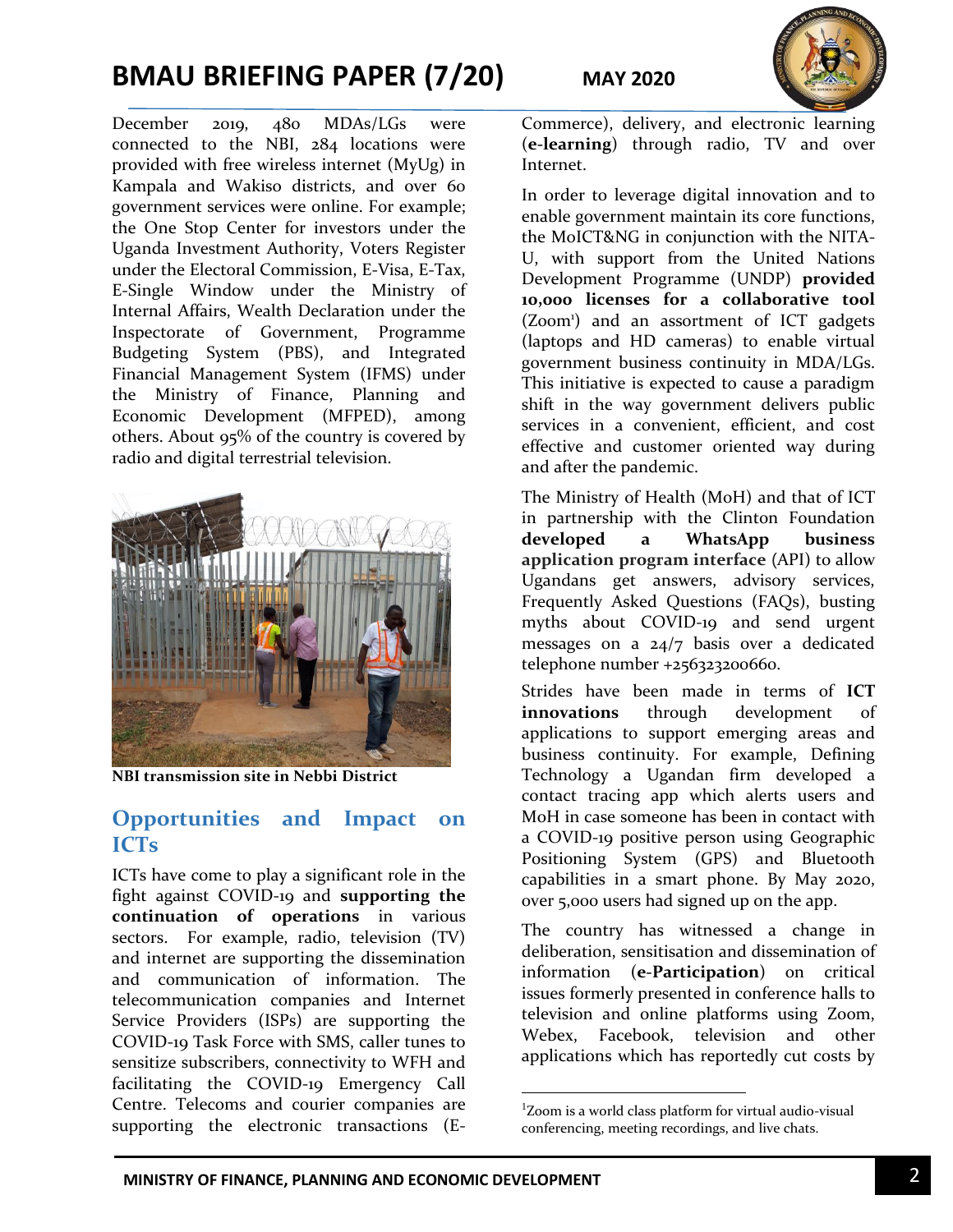# **BMAU BRIEFING PAPER (7/20) MAY 2020**



over 60% (transport refund, meals, venue costs) yet increased the audience and participation within and outside the country. The e-participation has also enhanced rapid decision making by authorities based on realtime data and analytics.

During the lockdown, **digital transformation** became a matter of survival. ICT enabled services have been preferred by both public and private entities as witnessed by the several Business Continuity Plans (BCP) issued by MDA/LGs. In terms of financial systems, IT enabled payment platforms (internet banking, mobile banking, and mobile money) have been promoted and used.

It should be observed however that majority of employees lack the supporting environment to WFH including high speed internet, laptops/computers/tablets, skills and other IT accessories for efficient and effective provision of services.

The COVID-19 pandemic has seen an **unprecedented adaptation of digital systems** in business processes, Government systems remain more bureaucratic and procedural compared to the robust private sector organisations. For example, the United Nations Capital Development Fund (UNCDF) reported a 40% increase in the use of digital solutions in procurement/supply delivery channels by Ugandan organisations in March and April 2020, however, this was not the case with public sector agencies where such changes require legal and regulatory backing.

A case in point is the delays experienced in delivery of relief food to Kampala and Wakiso areas partly due to sticking to the prescribed procedures, limited use of digital systems in inventory management and lack of proper Enterprise Resource Planning (ERP<sup>2</sup>) systems.

**Increased cybercrimes**, distortion of facts ("*infodemics* or fake news") and deliberate

l

misinformation, phone fraud, myths and conspiracies targeting prominent people and organizations especially on social and online platforms.

**Drop in export volumes**: According to the Uganda Business Impact Survey (2020), about 70% of Ugandan companies in information transmission, software and information technology services expected a drop in their export volumes due to COVID-19.

## **Challenges**

- Widened digital divide (access, affordability, availability of digital devices and internet penetration as well as skills) hampers wider application of ICT enabled solutions.
- Low investment in ICT infrastructure and equipment at MDA/LG level.
- Cyber security and data privacy remains a challenge especially with financial systems and WFH.
- Lack of robust data systems/aggregators that capture and support generation of relevant content seamlessly.
- Inability to use the already paid for data over the NBI by public officials working from home increases the costs of doing business.

#### **Conclusion**

The COVID-19 pandemic has brought digital strategy to the fore of business continuity in most organisations including the public sector, but leaders still lack clarity on what digital strategy means as many executives are not fully fluent and committed to the strategy.

The shift from conventional to ICT enabled platforms is a step in the right direction however, it is steadily deepening the digital divide between the haves and have not's especially in the rural and underserved communities, women and youths.

<sup>2</sup>ERP is the integrated management of main business processes, often in real time and mediated by software and technology